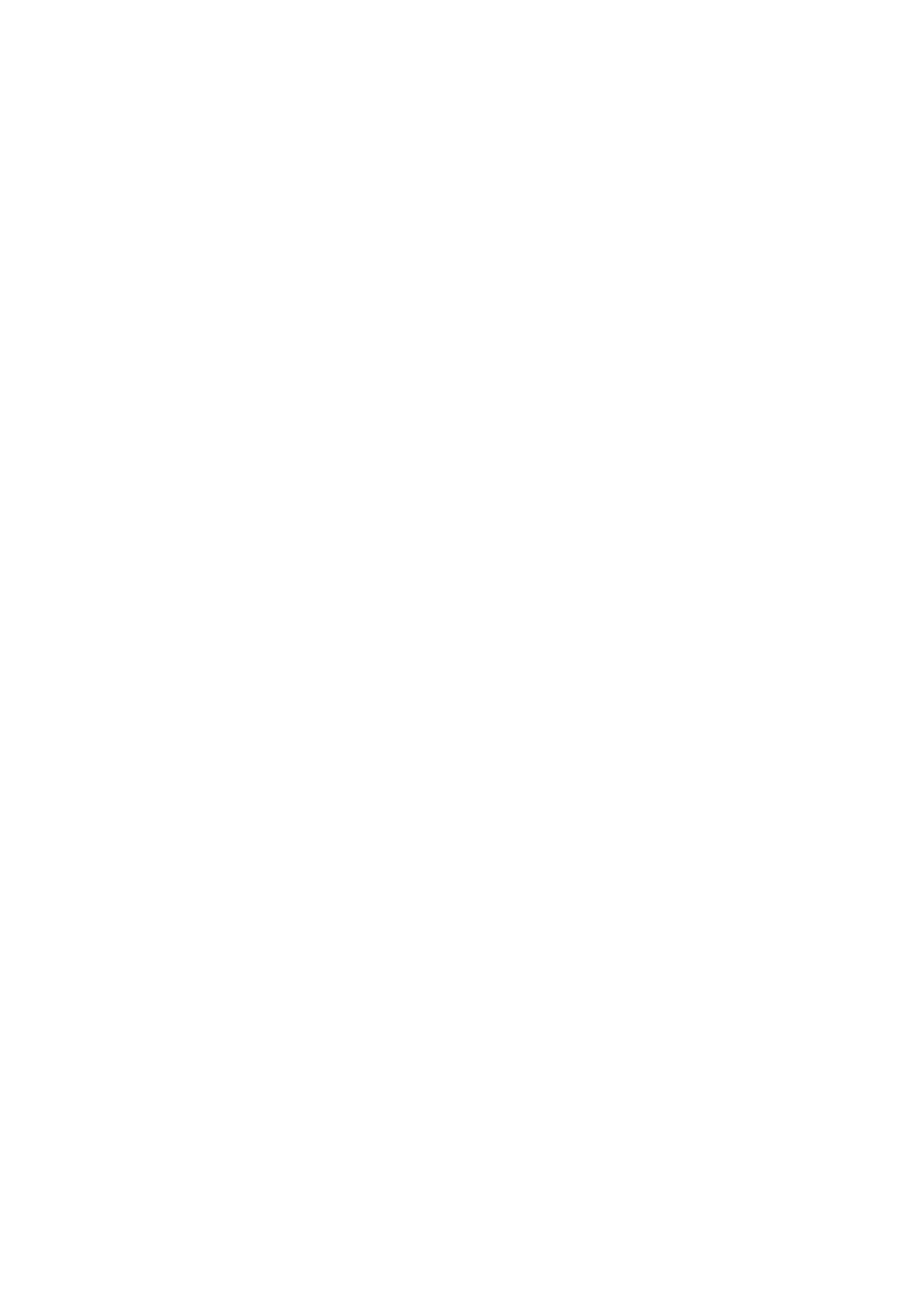

Australian Capital Territory

# **Road Transport (Offences) Regulations Amendment**

### **Subordinate Law 2001 No 6**

made under the

*Road Transport (General) Act 1999* 

### **1 Commencement**

These regulations commence on 1 March 2001.

### **2 Regulations amended**

These regulations amend the *Road Transport (Offences) Regulations 2000*.

Note The regulations are amended in schedule 1.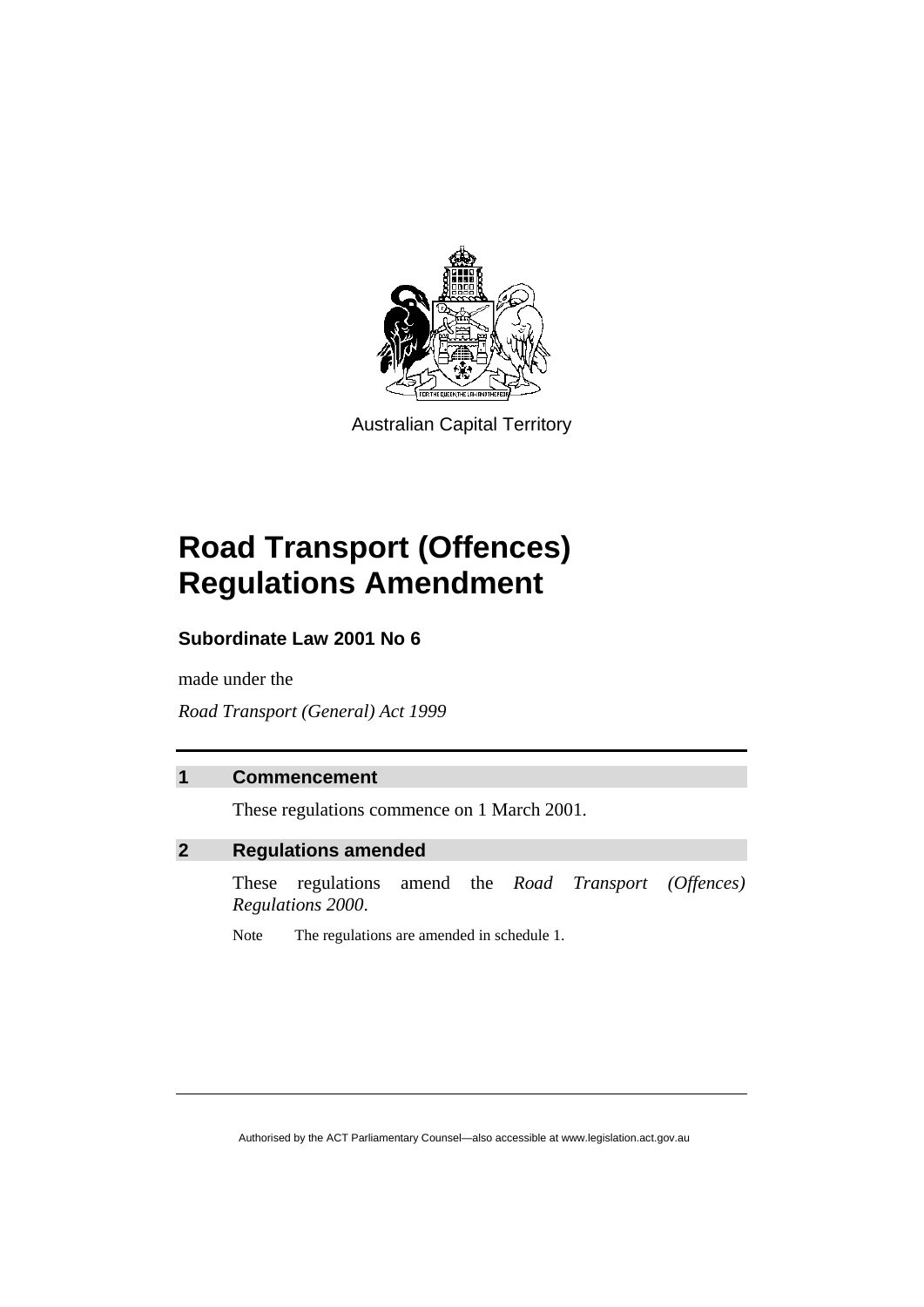#### **Schedule 1**Amendments

Clause [1.1]

## **Schedule 1 Amendments**

(see reg 2)

### **[1.1] Schedule, part 14, item 12**

*substitute* 

| 22(1)(a) | use vehicle with unissued/false | 20 |  |
|----------|---------------------------------|----|--|
|          | numberplate/registration label  |    |  |
|          | installed/displayed/attached    |    |  |

### **[1.2] Schedule, part 15, new items 11A and 11B**

*insert* 

| l 1 A | 45A(3) | use unissued registration certificate<br>to pretend registered | 20 |    |  |
|-------|--------|----------------------------------------------------------------|----|----|--|
| 11B   | 45A(4) | attach unissued registration label to<br>vehicle               | 20 | 68 |  |

Page 2 **Road Transport (Offences) Regulations Amendment** 2001 No 6 Capace 2